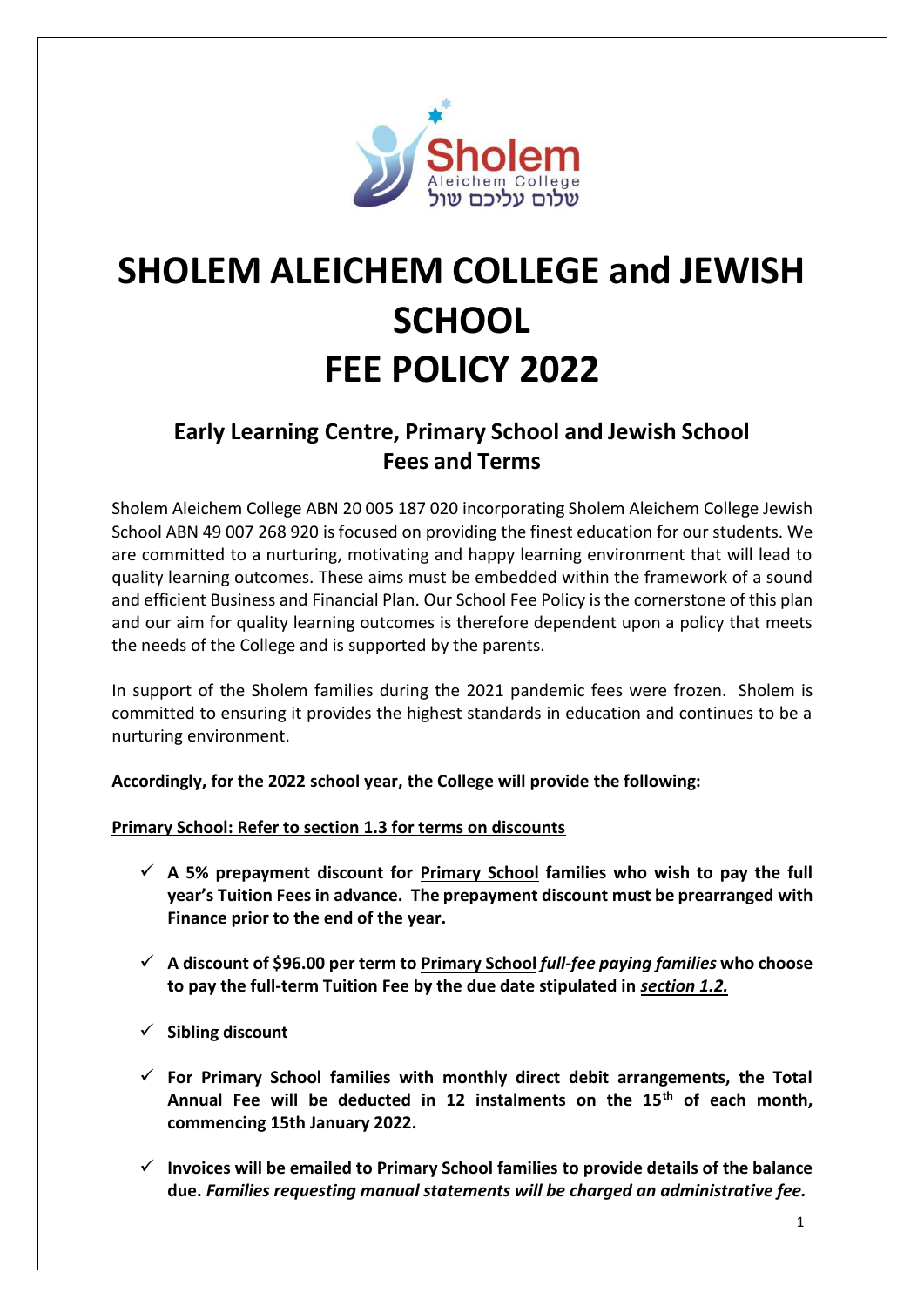#### **Early Learning Centre (ELC)**

- ✓ **Due to the Government childcare subsidy a prepayment discount for ELC Families is not offered.** *Refer to section 2.4.1 for further detail for families requesting consideration for this option .*
- ✓ **ELC families will be billed weekly in arrears. Direct debits will be processed on Thursday the week after they have attended.**
- ✓ **Statements will be emailed weekly to families.** *Families requesting manual statements will be charged an administrative fee.*

#### **FEES AND TERMS**

Please find attached the details of the applicable Tuition Fees, Levies and payment conditions for new and existing students of Sholem Aleichem College for the 2022 school year.

• *By enrolling your child at Sholem Aleichem College, you agree to all tuition fees, levies and payment terms and conditions as specified in this document. You agree to abide by the College Student Code of conduct and Parent/ Guardian and Volunteers Code of Conduct.*

#### *Please note that fees and terms are subject to variation on 60 days' notice by email to you.*

### **College Donations**

The total amount of non-compulsory donation is \$216.00 per annum, or \$54.00 per term per family. Payment of this amount will be accepted as a donation to the Building Fund and as such a tax-deductible receipt will be issued.

Our college benefits greatly from the generous donations provided to us by members of our community.

#### **There are two key ways in which you can support the College.**

By supporting our Scholarship or Jewish School Fund, your donations enable us to provide a full and vibrant Jewish Education to children of all families who desire this, regardless of their financial situation. A Jewish Education should be available to all who value its importance, irrespective of wealth or means, and your generosity makes you a partner with us in fulfilling this vital responsibility.

By supporting our Building Fund your donations enable us to ensure that our buildings and facilities are commensurate with the needs of children receiving a 21st Century Education. Whether it is the provision of additional resources, cutting edge educational technology, building new play equipment or ensuring our classrooms are modern and engaging, you can be sure your support will make a powerful difference in the lives of our young children.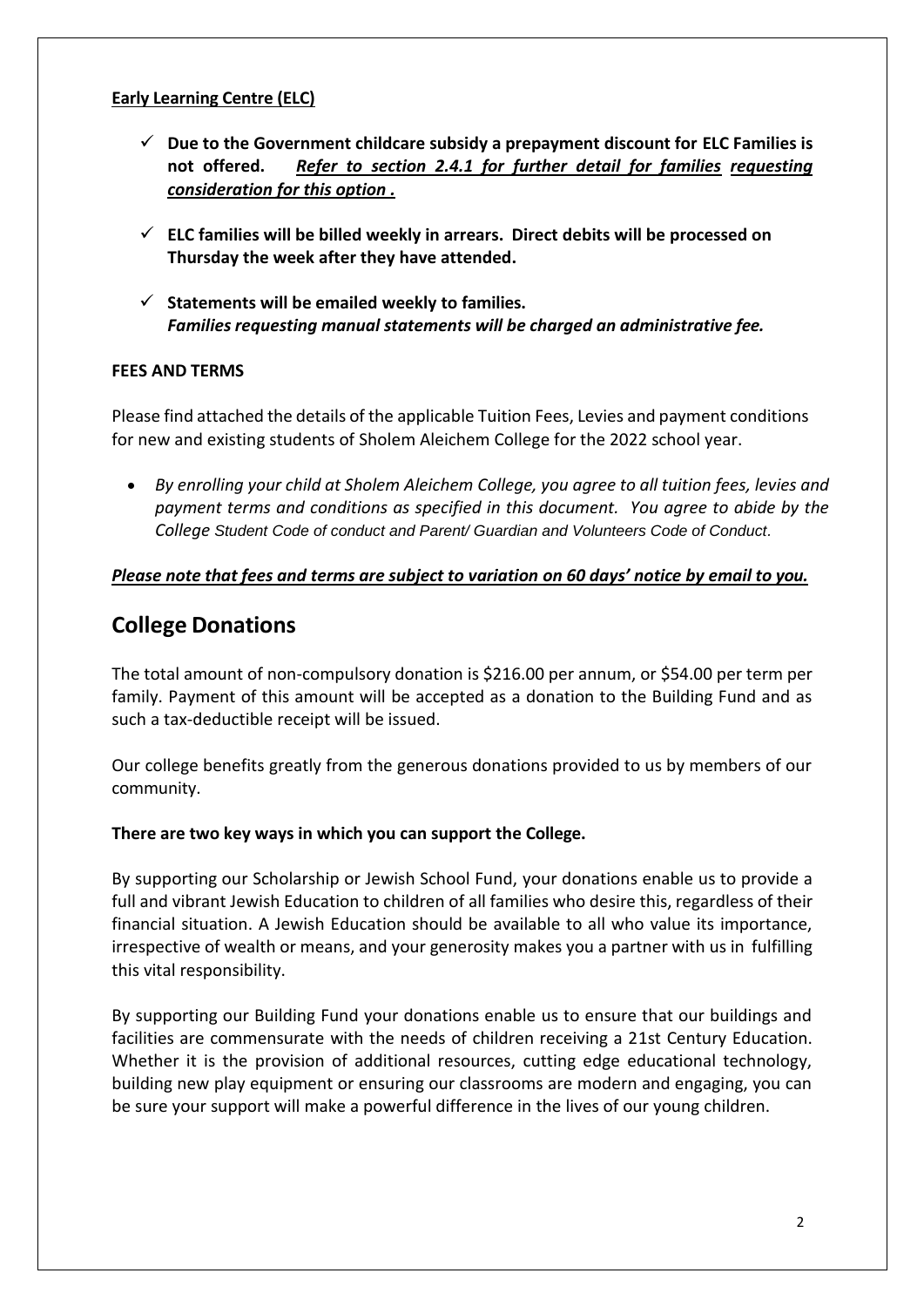### **1.0 PRIMARY SCHOOL AND JEWISH SCHOOL 2022**

#### **1.1 ANNUAL PRIMARY AND JEWISH SCHOOL FEES AND LEVIES**

| <b>YEAR</b><br><b>LEVEL</b> | <b>ANNUAL</b><br><b>TUITION FEE</b><br><b>GST Exclusive</b> | <b>ANNUAL LEVIES</b>                    |                                          | <b>TOTAL ANNUAL</b><br><b>FEE</b><br>(Incl. Security<br>& Resources<br>Levies) | <b>TOTAL FEES</b><br><b>PER TERM</b><br>(Incl. Security<br>& Resources<br>Levies) |
|-----------------------------|-------------------------------------------------------------|-----------------------------------------|------------------------------------------|--------------------------------------------------------------------------------|-----------------------------------------------------------------------------------|
|                             |                                                             | <b>Security</b><br><b>GST Inclusive</b> | <b>Resources</b><br><b>GST Exclusive</b> | (Participation Levy<br><b>Additional Refer</b><br>S.1.1.1)                     | (Participation<br>Levy additional<br>Refer S.1.1.1)                               |
| Prep                        | \$12,338.00                                                 | \$1,122.00                              | \$2,326.00                               | \$15,786.00                                                                    | \$3,946.50                                                                        |
| Year 1                      | \$13,007.00                                                 | \$1,122.00                              | \$2,326.00                               | \$16,455.00                                                                    | \$4,113.75                                                                        |
| Year <sub>2</sub>           | \$13,017.00                                                 | \$1,122.00                              | \$2,326.00                               | \$16,465.00                                                                    | \$4,116.25                                                                        |
| Year <sub>3</sub>           | \$13,779.00                                                 | \$1,122.00                              | \$2,326.00                               | \$17,227.00                                                                    | \$4,306.75                                                                        |
| Year 4                      | \$13,789.00                                                 | \$1,122.00                              | \$2,326.00                               | \$17,237.00                                                                    | \$4,309.25                                                                        |
| Year 5                      | \$14,449.00                                                 | \$1,122.00                              | \$2,326.00                               | \$17,897.00                                                                    | \$4,474.25                                                                        |
| Year <sub>6</sub>           | \$14,457.00                                                 | \$1,122.00                              | \$2,326.00                               | \$17,905.00                                                                    | \$4,476.25                                                                        |

- The Primary Annual Levies Package contributes towards the cost of excursions, incursions, security, swimming, stationery, texts, PE equipment, computer resources, concert materials, music events etc.
- **45% of the fees received by the College for Jewish Studies are allocated to the Jewish School.**

#### **ADDITIONAL CHARGES:**

**The following charges are not included with the fees and will be applied to the fee statement upon use.**

These costs are payable when the charge is applied and cannot be included in annual fee payment plans:

- Camps,
- Computers,
- Instrumental Music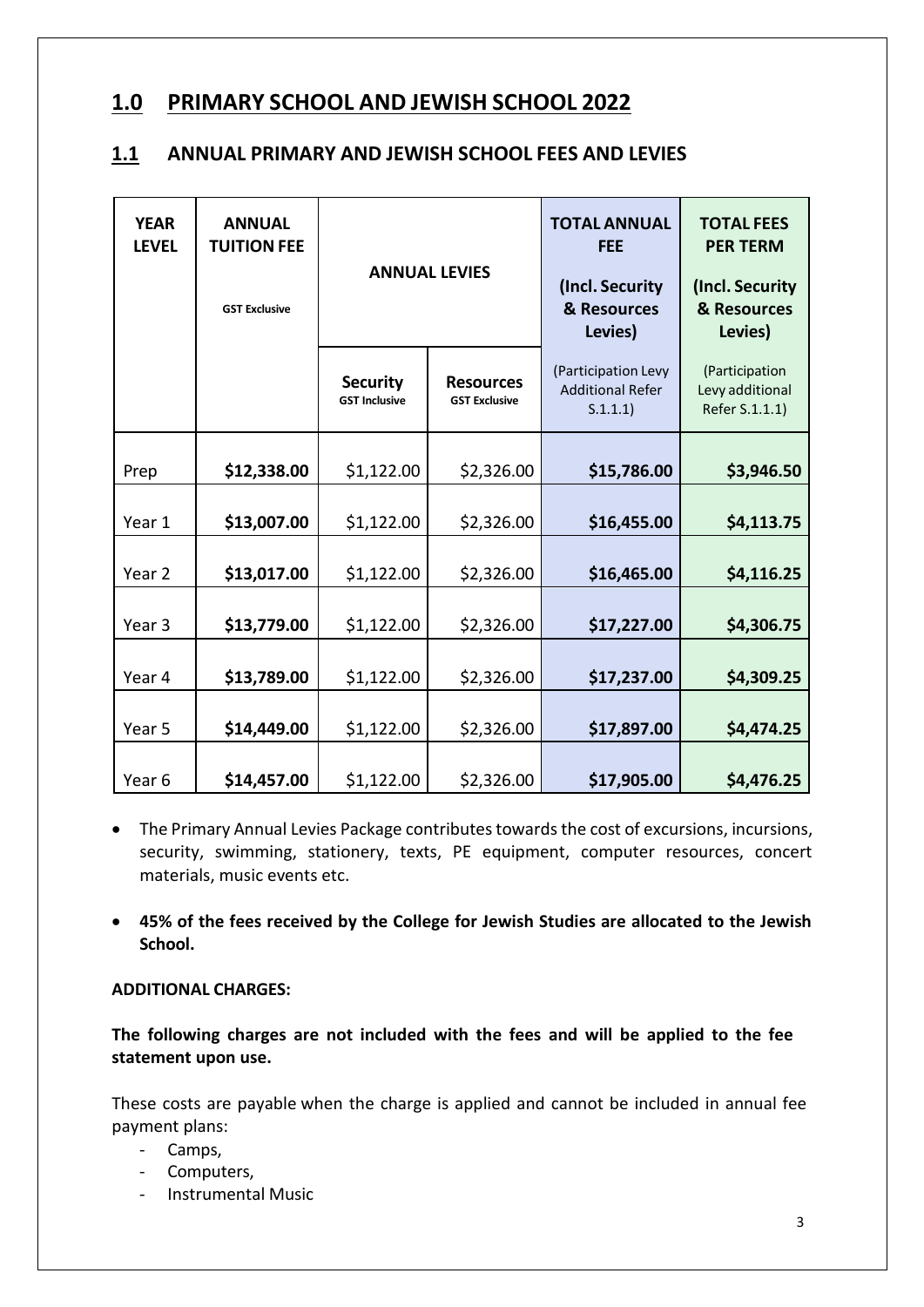- Participation Levy for families not on a payment plan *(This levy can be credited upon receipt of the application form, available on the Sholem App)*
- Additional Fobs refer S 2.6.4

#### **1.1.1 PARTICIPATION LEVY (ADDITIONAL LEVY)**

**\$500.00** (incl. GST) per year, **per family** - payable in four equal instalments during the year (4 x \$125.00). This levy will be applied to the bill of the youngest sibling.

Families on payment plans have this levy included in their monthly payment plan.

The Participation Levy component of the fees may be worked off by parents assisting in the Primary School for 24 hours during the course of the school year (6 hours per term). The maximum amount capable of being credited towards the Participation Levy per term per family is \$125.00 (incl. GST).

Note: Hours worked in lieu of payment of the Participation Levy can only be claimed and applied in the current year. These claims cannot relate to hours worked in any prior school year. Forms to claim hours worked in lieu of payment of the Participation Levy for 2022 are available from the Sholem App. Credits will be determined by the sole discretion of the College. Once the forms are received and approved by the Principal the credit for hours claimed and agreed upon will be applied to the fee statement.

### **1.2 PRIMARY AND JEWISH SCHOOL BILLING DATES**

Fees are billed in four instalments per year and are due and payable two weeks after billing. Billing and payment dates are as follows:

|             | <b>Billed:</b>          | Due and Payable by:     |
|-------------|-------------------------|-------------------------|
| Term 1 2022 | <b>December 17,2021</b> | <b>December 31,2021</b> |
| Term 2 2022 | Mar 11, 2022            | March 25, 2022          |
| Term 3 2022 | June 3, 2022            | June 17, 2022           |
| Term 4 2022 | September 1, 2022       | September 15, 2022      |
| Term 1 2023 | <b>December 1, 2022</b> | December 15, 2022*      |

**\*NOTE:** Families on annual agreed payment plans must pay the first instalment on January 15, 2022.

**Payment of school fees by the due dates specified will be strictly monitored and enforced by the College.**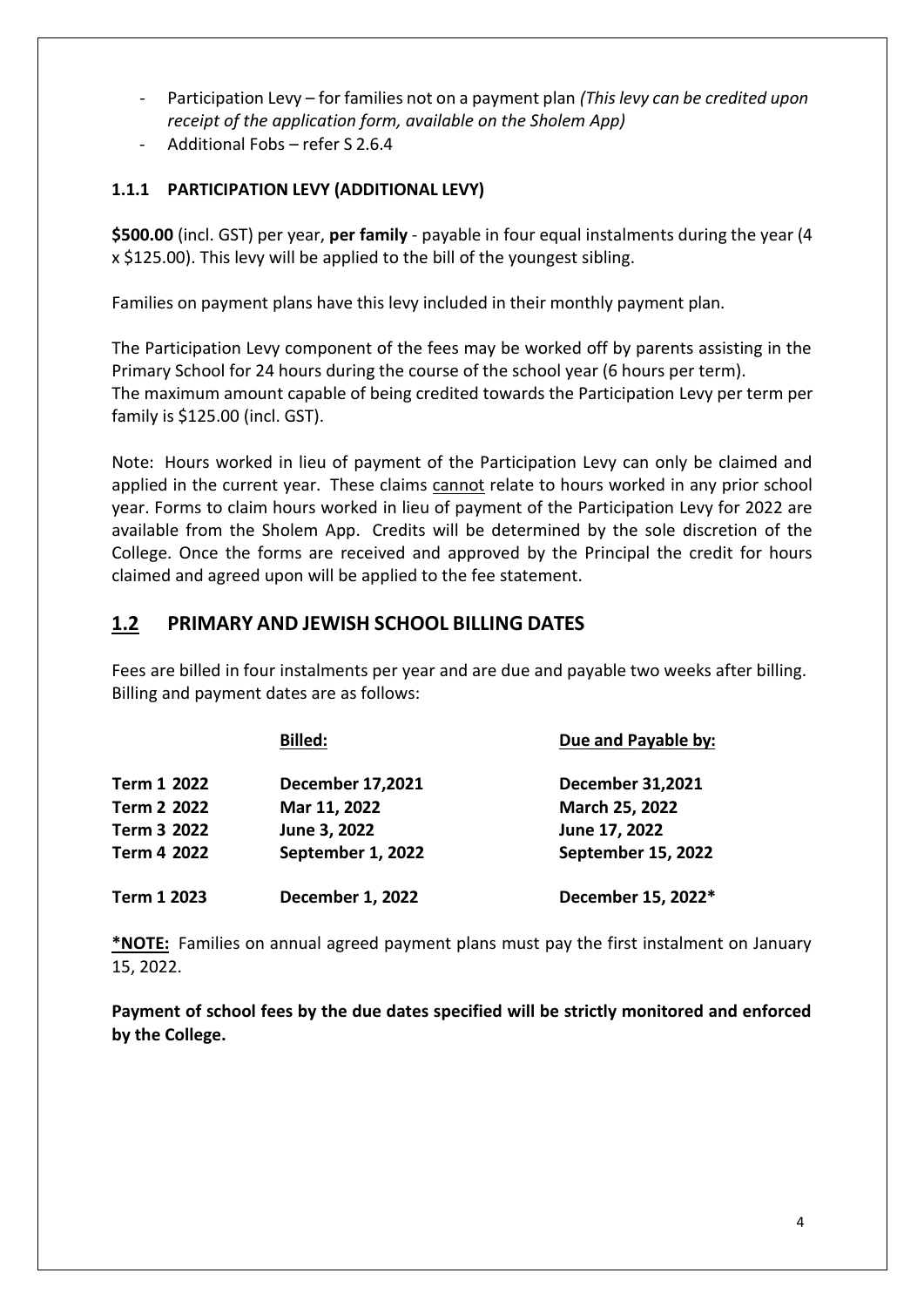### **1.3 DISCOUNTS - PRIMARY SCHOOL**

#### **DEFINITION:**

A student is a *full-fee paying student* if they do not receive any fee discount other than the sibling discount.

Note: Levies are billed separately from tuition fees and are not eligible for a subsidy or discount.

#### **1.3.1 SIBLING DISCOUNTS**

The following sibling discount is are available to *full-fee paying students only* and apply only to Tuition Fees – (levies are not discounted):

- 2<sup>nd</sup> child at the College receives a 10% reduction.
- 3<sup>rd</sup> child at the College receives a 12% reduction.
- Each additional child (4th, 5th etc.) at the College each receives a 12% reduction.

#### **1.3.2 ANNUAL FEES PAID IN FULL**

The following discounts are available to *full-fee paying students only.*

An additional discount of 5% discount is available to be applied to the balance of Annual Tuition Fees for the Primary School where the fees are paid in full on or before 31 January 2022.

In the event that a sibling discount has been applied, the 5% discount will be calculated on the remaining balance owing.

This discount is not available for levies, part years' fees and will not apply to overdue balances.

#### **1.3.3 PAY ON TIME DISCOUNT**

*Full-fee paying families* who pay the term fee in full by the due dates will receive \$96.00 per term credit to their account. *Exceptions apply.*

#### **1.3.4 HEALTH CARE CARD HOLDERS**

Additional financialsupport may be provided by the Government to Health Care Card holders. If you think you may be entitled to any such support, please provide a copy of your Health Care Card documents to the Finance Office.

#### **1.3.5 CONCESSIONS**

Concessions to discount Tuition Fees may be available upon application. The concessions are not available for levies and no further discounts apply in accordance with the exceptions provided. To apply for a concession for Tuition Fees, families may request a concession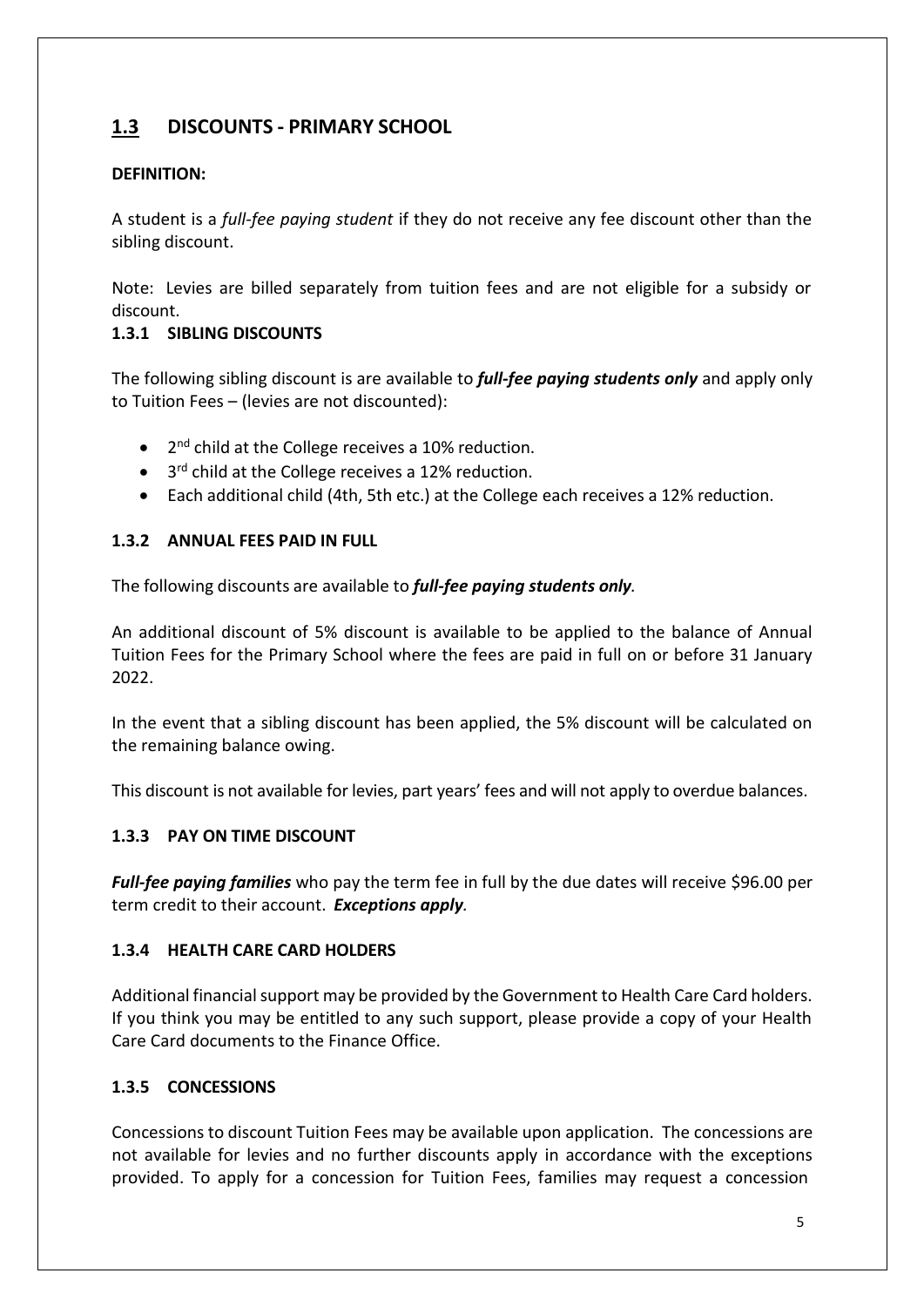application from the COO. Families currently on concessions are required to provide the documents set out in the concession form on an annual basis or as requested by the COO so that renewal of the agreement can be considered each year.

Important: **All concessions are revised annually and will not be automatically rolled forward each year.** The granting of concessions is at the sole discretion of the College.

Concession-holders are required to enter into a monthly payment plan for direct debit of the agreed instalment. The College may in its discretion impose additional terms and conditions in relation to any concessions granted.

**EXCEPTIONS**: a discount is *not available*:

- to any partial payment of Annual Tuition Fees; or
- for sibling discounts i.e., the 5% discount is calculated on the balance of tuition fees after the sibling discount is applied
- for Levies
- to any overdue fees or balance carried forward from prior years or
- for students receiving a bursary, scholarship, concession, pay on time discount or any other discounts to take up after 31 January 2022.

### **1.4 ENROLMENT FEE PRIMARY SCHOOL**

There is a \$450.00 non-refundable enrolment fee required for all new Primary School children. Children that have paid the enrolment fee in Preschool are not required to pay another enrolment fee if they continue to the Primary School.

If you do not proceed with the enrolment, the full amount of the enrolment fee is forfeited.

# **2.0 PRESCHOOL 2022**

### **2.1 PRESCHOOL FEES**

Preschool fees will be billed weekly and must be paid by a direct debit authority system.

#### **The fees for Preschool include the provision of meals and nappies.**

| <b>AGE LEVEL</b> | <b>FULL TIME DAILY FEE</b> | <b>PART TIME DAILY FEE</b> |
|------------------|----------------------------|----------------------------|
| 2- Year-Old      | \$155.00                   | \$165.00                   |
| 3 & 4-Year-Old   | \$150.00                   | \$160.00                   |

**\$80.00 of the fee** will be charged for all Public and Jewish Holidays and Professional Development days occurring during the normal operating periods. This applies to all Preschool enrolments whether on a full or part-time basis.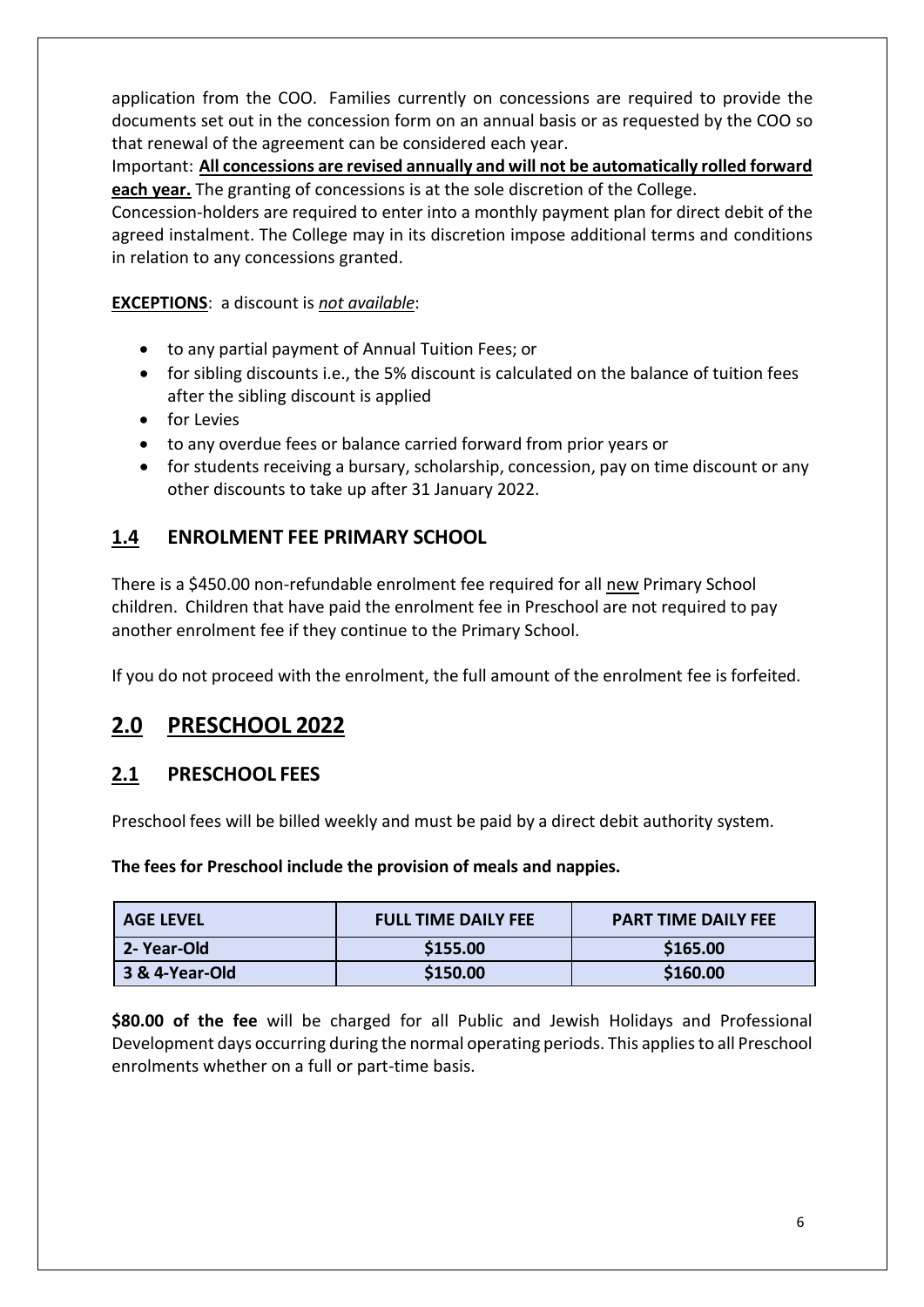### **2.2 PRESCHOOL LEVIES**

#### **2.2.1 SECURITY LEVY**

**\$1,122.00** (incl. GST) per student – payable in four equal instalments during the year (4 x \$280.50) as per the dates specified in clause 2.6.2 of the payment terms and conditions.

|  | ____  _____.__ |  |
|--|----------------|--|
|  |                |  |

|  | 2.2.2 RESOURCES AND EXCURSIONS LEVY |  |  |  |  |
|--|-------------------------------------|--|--|--|--|
|--|-------------------------------------|--|--|--|--|

| <b>AGE LEVEL</b> | <b>TOTAL ANNUAL RESOURCE</b><br><b>LEVY</b><br><b>GST Exclusive</b> | <b>TOTAL RESOURCE LEVY PER</b><br><b>TERM</b><br><b>GST Exclusive</b> |
|------------------|---------------------------------------------------------------------|-----------------------------------------------------------------------|
| 2 Year-Old       | \$558.00                                                            | \$139.50                                                              |
| 3 & 4-Year-Old   | \$710.00                                                            | \$177.50                                                              |

The amounts per student are payable in four equal instalments during the year as per the dates specified in clause 2.6.2 of the payment terms and conditions.

#### **2.2.3 PARTICIPATION LEVY**

**\$500.00** (incl. GST) per year, **per family** – payable in four equal instalments during the year (4 x \$125.00) as per the dates specified in clause 2.6.2 of the payment terms and conditions. This levy will be applied to the bill of the youngest sibling.

This Participation Levy component of the fees is not eligible to be included for Government subsidy as it is able to be worked off by parents assisting in the **Preschool** for 24 hours during the course of the pre-school year (6 hours per term). The maximum amount capable of being credited towards the Participation Levy per term per family is \$125.00 (incl. GST).

Note: Hours worked in lieu of payment of the Participation Levy can only be claimed and applied for in the current year. These claims cannot relate to hours worked in any prior school year. Forms to claim hours worked in lieu of payment of the Participation Levy are available on the Sholem App. Credits will be determined by the sole discretion of the College. Once the forms are received and approved by the Principal the credit for hours claimed and agreed upon will be applied to the fee statement.

### **2.3 ENROLMENT FEE PRESCHOOL**

In addition to the S100.00 non-refundable registration fee, there is a \$900.00 enrolment fee required for all Preschool children. This fee is required for new preschool families.

Please note: The enrolment agreement remains valid and ongoing for the term of the Primary School education until written notice of withdrawal is provided to the Principal.

If the enrolment proceeds into Primary School, a 50% (\$450.00) enrolment fee credit will be applied towards the Term 1 fees for that year and the balance (\$450.00) will be refunded in Term 4, of grade 6.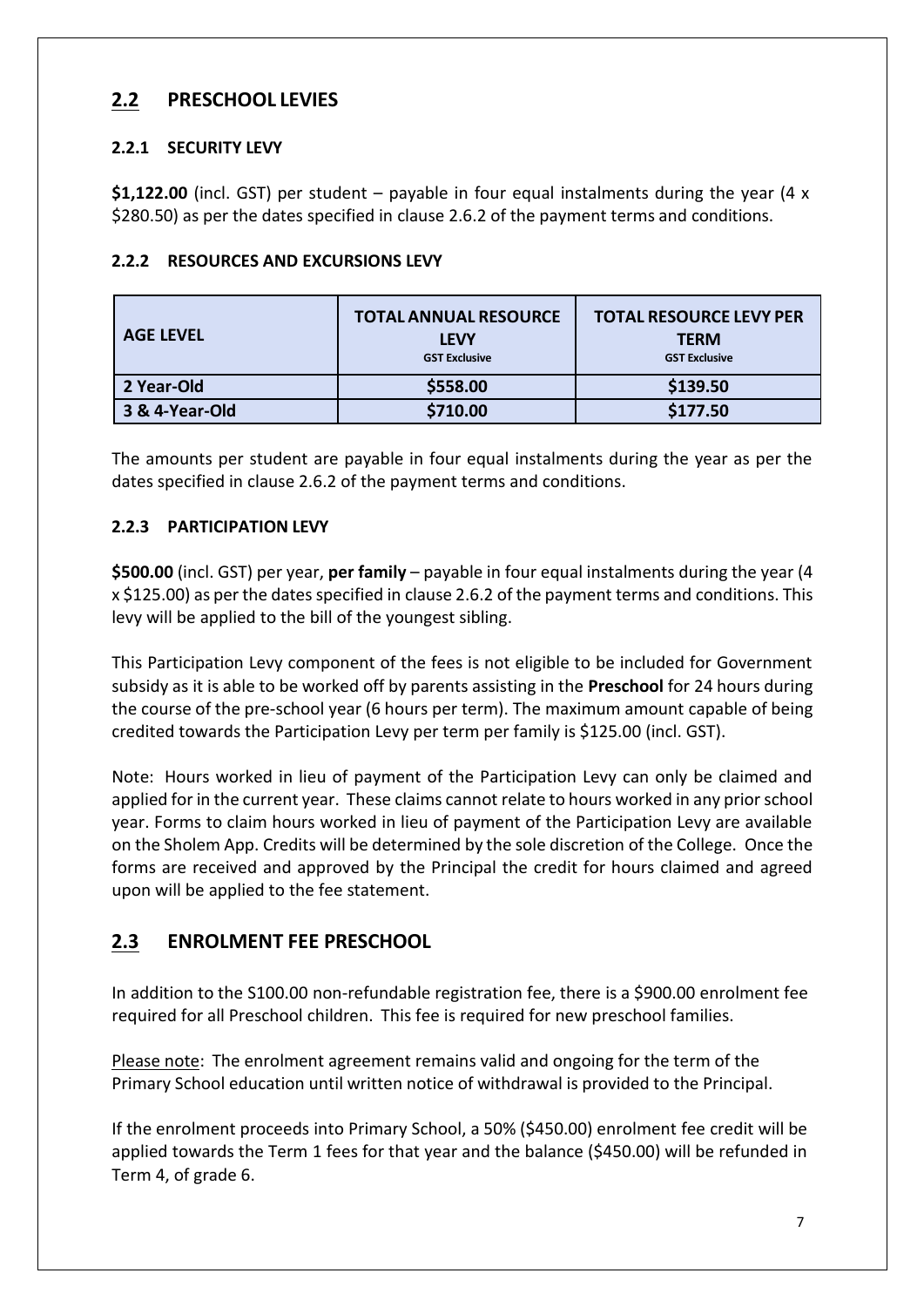If you do not proceed with the enrolment, the full amount of the enrolment fee is forfeited.

### **2.4 DISCOUNTS PRE-SCHOOL**

**NOTE: Levies are billed separately from tuition fees and are not eligible for a subsidy or discount.**

#### **2.4.1 ANNUAL FEES PAID IN FULL**

As Centrelink provides a weekly subsidy on tuition fees, we are unable to accurately calculate the adjusted feesthat will apply for a full year in the Preschool. If, however Preschool families wish to pay the full year's Tuition Fees in advance, a minor discount may be considered upon application in writing to the Preschool Officer or COO. Applications will only be considered up to 31 January 2022.

### **2.5 SUBSIDIES / FUNDING**

Government subsidies such as the Child Care Subsidy (CCS) may be available upon registration with Centrelink. All subsidy calculations apply to tuition fees, excluding levies and will be provided directly from Centrelink.

- Parents must provide their CRN number to the Preschool Officer at the commencement of enrolment each year to receive a subsidy. NOTE: If the CRN number is not provided upon commencement of the School year, an administrative fee of \$150 will be charged to apply backdated attendances.
- The subsidy provided by Centrelink is based on weekly attendances in addition to the total of weekly fees and levies that are paid. Full fees will be due during periods where the maximum Centrelink subsidy has been provided.
- The Preschool Fees must be paid to the College weekly. **The weekly fees must not be withheld or deferred pending Centrelink subsidy.**
- **Preschool parents must provide 10 weeks written notice if their child will be finishing preschool before the end of term.** There is a CCS rule that states "if a family has confirmed their child's last day at a service, but that child does not attend their last booked sessions of care, no Child Care Subsidy will be paid for any days after the child's last physical attendance at the service". Therefore, if your child is absent for any number days before their enrolment ends you will not be entitled to CCS payments for those days.

Parents themselves must apply to Centrelink via MyGov for CCS to be applied to Preschool fees. The College cannot apply for parents to receive CCS. Parents who fail to apply for and obtain a subsidy are required to pay full fees.

Contact: Preschool Officer for queries regarding your requirements at **[preschoolofficer@sholem.vic.edu.au](mailto:preschoolofficer@sholem.vic.edu.au)**

Additional funding may be provided to Health Care Card holders. Please provide a copy of relevant Health Care Card documents to the College Finance Department.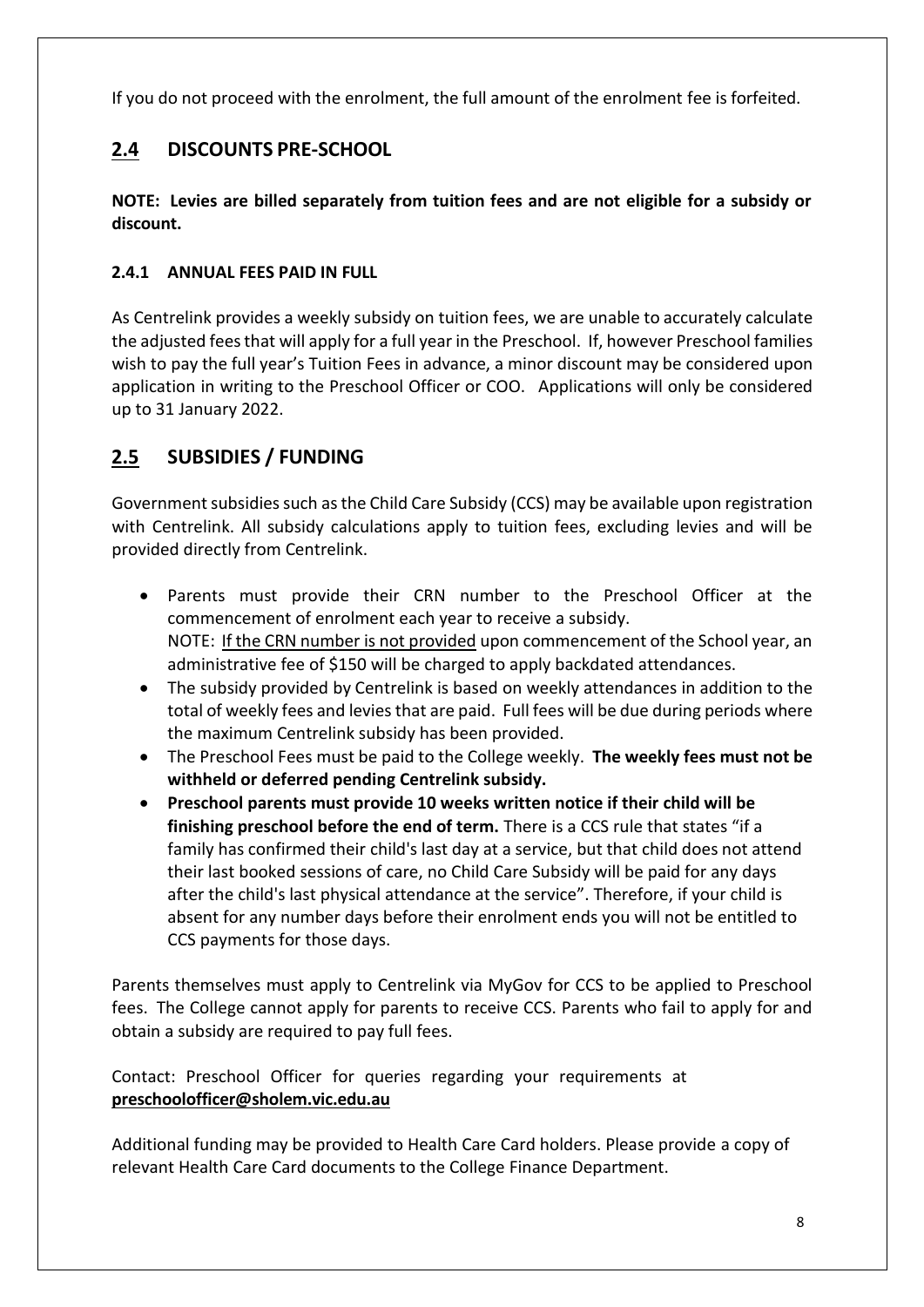### **2.6 PAYMENT TERMS AND CONDITIONS**

#### **2.6.1 PRESCHOOL BILLING DATES**

Payment of all fees by due dates specified will be strictly monitored and enforced by the College.

Fees will be billed on a weekly basisin arrears and statements will be emailed to parents every Thursday for the previous weeks' attendances. The fees are direct debited on Thursday of the same week. The payment authorities for weekly direct debits must be provided to the Preschool Officer prior to commencement, either via the direct debit form emailed to parents or on the Sholem app

#### **2.6.2 LEVIES**

**Levies will be billed and invoiced separately to tuition fees in four instalments per year on the following dates**:

| Instalment 1 | First bill (received within one week of commencement) |
|--------------|-------------------------------------------------------|
| Instalment 2 | Week of 25 April 2022                                 |
| Instalment 3 | Week of 11 July 2022                                  |
| Instalment 4 | Week of 3 October 2022                                |

**Levies will be processed by direct debit along with the weeks' preschool fees.**

#### **2.6.3 LATE PICK-UP FEE**

Parents are required to collect their Preschool child/ren by no later than 5.30pm daily. A late pick-up fee of \$30.00 per 15-minute period (or part thereof) after 5:30pm is payable for each child that is not collected by 5:30pm. For example, if a child is collected at 5:50pm, the applicable late pick-up fee is \$60.00. If a child is collected at 6:20pm, the applicable late pickup fee is \$120.00. The late pick-up fees referred to in this clause 2.5.2 are a genuine preestimate of the College's losses and costs that would be incurred by the College in circumstances where children are not collected by 5:30pm each day.

#### **2.6.4 FOBS**

Parents receive one security fob free of charge, additional fobs require a \$10 deposit, credited on return of the fob. Please sign a fob release form on reception before collection.

### **3.0 PAYMENT OPTIONS (PRIMARY AND PRE SCHOOL)**

#### **3.1 PRIMARY SCHOOL AND JEWISH SCHOOL**

**Primary School methods of payment**

- **Credit Card**
- **Direct Debit Authorisation**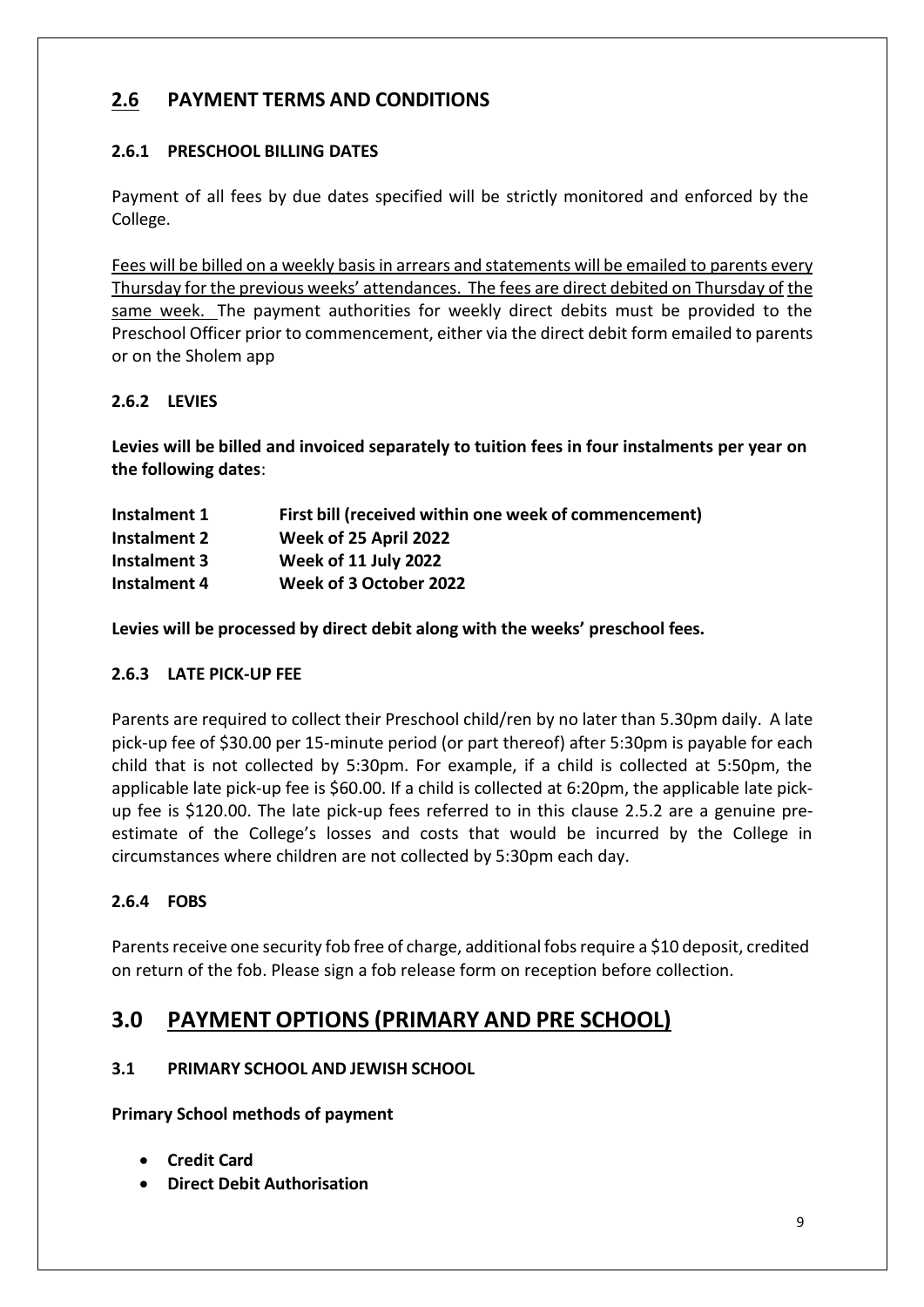#### • **Direct Deposit (by arrangement with the COO only)**

Families on agreed plans for Primary School Fees are required to complete a Payment Authority Form for monthly periodic payments. Monthly instalments commence on 15 January 2022. A separate Payment Authority Form must be completed for sibling Preschool payments.

#### **3.2 PRESCHOOL**

#### **Preschool methods of payment**

- **Credit Card**
- **Direct Debit Authorisation**

The Preschool requires a periodic weekly direct debit authority. This must be completed at the time of enrolment.

Preschool Payment Authority Forms remain on file until the Preschool is notified in writing of any changes or cancellations.

A separate Payment Authority Form must be completed for sibling Primary School payments.

#### **Conditions**

The College accepts Visa and MasterCard credit cards as well as debit cards. Credit card facilities are available either at the College Office, or over the phone.

Payment authority forms are available by emailing [financeofficer@sholem.vic.edu.au](mailto:financeofficer@sholem.vic.edu.au) or on the Sholem App.

# **4.0 DEFAULT**

If fees are not paid by the due date, the College reserves its rights to take whatever steps are deemed necessary to recover overdue accounts, including without limitation the right to:

- (a) commence debt collection activity or legal proceedings to recover all amounts owing to College, including the College's legal and recovery costs on an indemnity basis;
- (b) charge families a \$25.00 plus GST Administration fee;
- (c) charge families the bank fee incurred by the College for all direct debit default and reversals;
- (d) terminate the enrolment of the student to which the overdue fees relate, or any or all siblings of that student, on 30 days' prior written notice;
- (d) charge monthly interest on any overdue fees atthe rate fixed under the *Penalty Interest Rate Act 1983* (Vic) from time to time plus 2%;
- (e) immediately withdraw the College's agreement to applied discounts and concessions and recover those amounts as part of any debt collection or legal proceeding; and
- (f) notify Centrelink or any other relevant authority of default.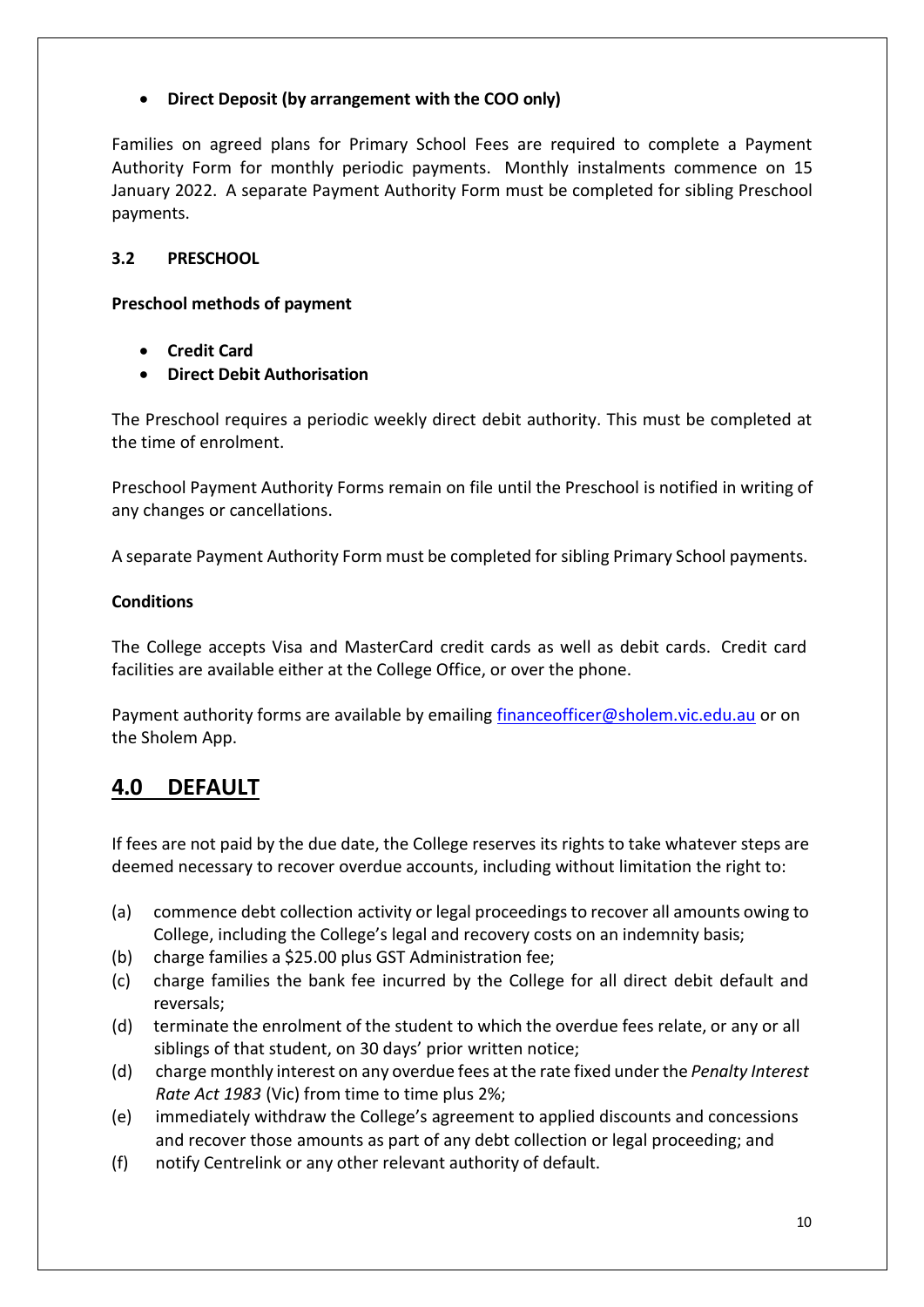# **5.0 ABSENCE**

#### **Fees for Preschool, Primary and Jewish School are not reduced on the basis of any period of absence from school**.

For Preschool Students, there is a limit of 42 days' absence provided by Centrelink. These absence days run for a financial year, not calendar year. Where there is more than 42 days of absences, Centrelink may remove the subsidy and benefits for those days absent. If this occurs, the full fees are due and payable to the Preschool by parents.

In the event of absence for the family taking a holiday or leave during term, the fees are not reduced and remain payable in full for both Primary and Preschool.

# **6.0 FINISHING ATTENDANCE PRIOR TO END OF YEAR**

**Preschool parents must provide 10 weeks written notice if their child will be finishing preschool before the end of the enrolled Preschool year.**

The CCS rules state "if a family has confirmed their child's last day at a service, but that child does not attend their last booked sessions of care, no Child Care Subsidy will be paid for any days after the child's last physical attendance at the service". Therefore, if your child is absent for any number days before their enrolment ends you will not be entitled to CCS payments for those days.

# **7.0 CHANGING PRESCHOOL DAYS**

Parents must provide 10 weeks' written notice to the College to reduce a child's number of days for Preschool. Fees at the enrolled number of days will remain payable for 10 weeks after notice is received by the College unless the days reduced can be filled earlier.

Requests for an increase in number of days will be subject to availability.

The notice period must be provided during operational service weeks only; any periods during which the Preschool is closed (e.g. during school holidays) is not counted for the purpose of the notice period. Failure to comply with this requirement entitles the College to charge 10 weeks in Preschool fees.

# **8.0 WITHDRAWAL OF A STUDENT**

Parents must provide one full term's written notice for Primary School and 10 weeks' written notice for Preschool to the Principal to withdraw a child from the Primary or Preschool. The notice period must be provided during term weeks for the Primary School and operational service week for the Preschool. Closure days for the Primary or Preschool (e.g. for public holidays or during school holidays) are not counted for the purpose of the notice period.